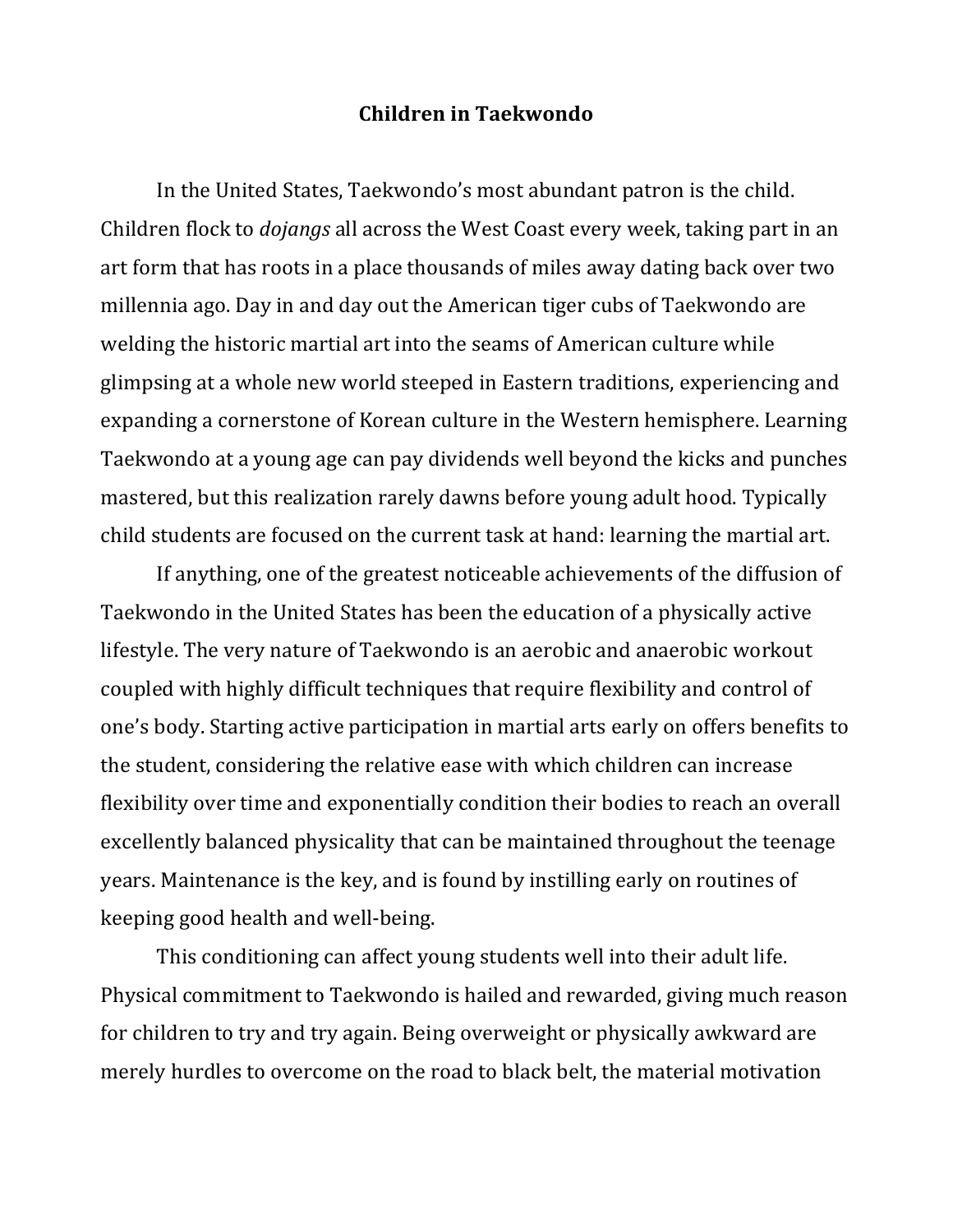that warms the engine of the internal motivation. The sheer intensity of Taekwondo pushes young students to get into shape.

And yet, being in shape to practice Taekwondo successfully cannot be modeled on one mannequin. No matter the body type, the martial art helps shape and mold the ideal body type to each individual: skinny, heavy, short, tall, weak, strong, all of these attributes can fit the Taekwondo body, if the student has the Taekwondo mind.

Young children are still learning about the world around them, eager to explore and find what's brand new to them. In such a crucial period of life, strong impressions can go on to last the child a lifetime. Another reason Taekwondo can be critically important to children is because of the impression it can leave in their minds. Building on basic foundational techniques to rise through the belt ranks can demonstrate the process of learning through longterm commitment. The very act of learning and listening can be honed under the seasoned eye of a good teacher. Essentially, the tenets of Taekwondo can become ingrained in the minds of the young.

And this should be the ultimate goal in training young students in Taekwondo. Courtesy, integrity, perseverance, self-control, indomitable spirit. To the young cub, these words are too big to understand. They abstract the core of a good person, something they are still working out in their own minds. How are they to know what a good person is if they have not experienced the opposite? To that end, how are they to understand consistent kindness, honesty, the power of the will to go on, discipline, and an unbreakable spirit if they never experience the shame in the opposite?

Taekwondo can be a powerful art because it teaches one how to be a good person. Everyone has a temperament, some more strong-willed than others, but from the intense training in Taekwondo everyone reaches their moment of